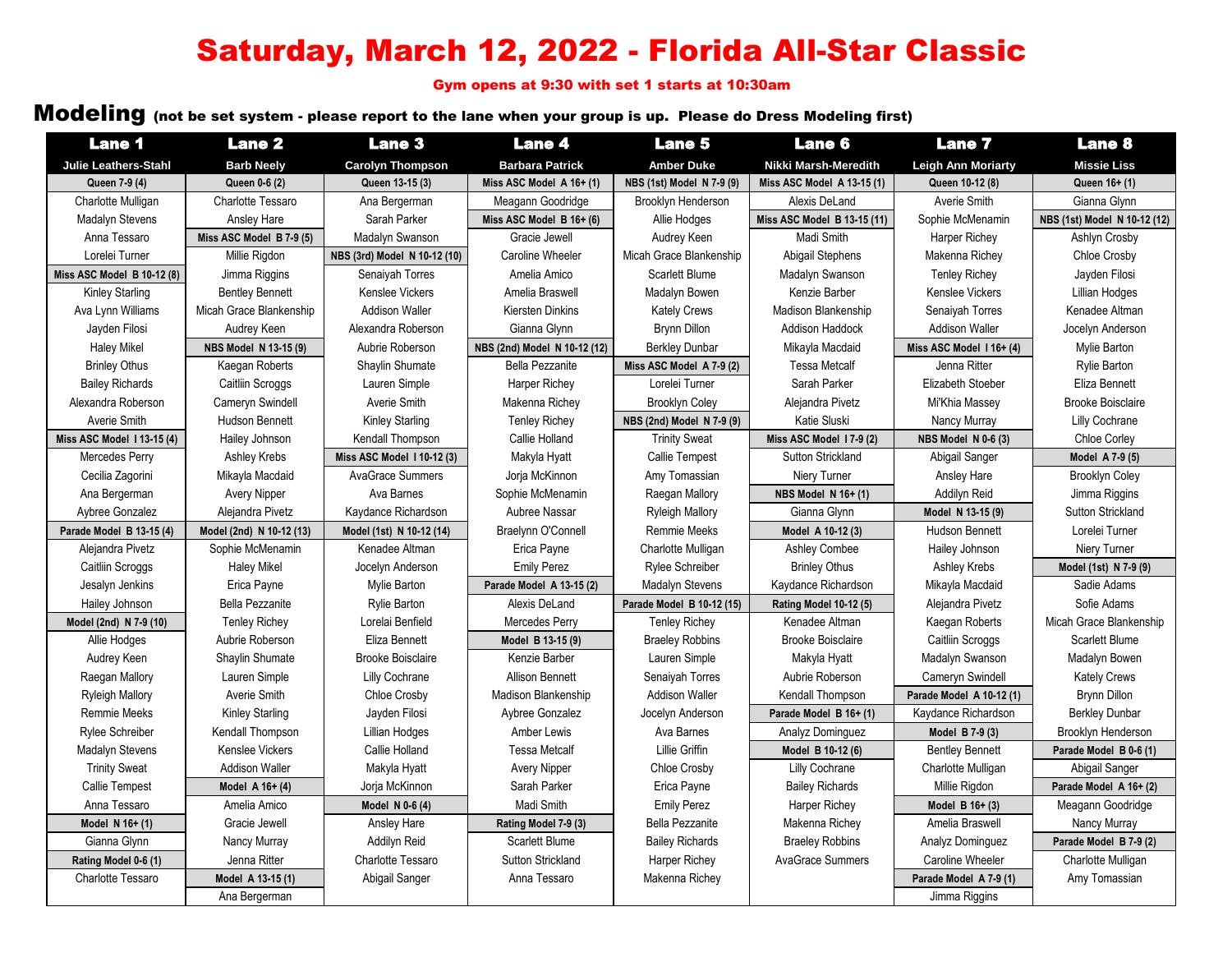### MARCHING (we will have all lanes finishing in a group before we move to the next group in order to assist twirlers in multiple lanes)

#### GROUP 1 - Open Basic

| Lane 1               | Lane 2                   | Lane 3'                  | Lane 4                       | <b>Lane 5</b>      | Lane 6               | <b>Lane 7</b>             | Lane 8                 |
|----------------------|--------------------------|--------------------------|------------------------------|--------------------|----------------------|---------------------------|------------------------|
| Julie Leathers-Stahl | <b>Barb Neely</b>        | <b>Carolyn Thompson</b>  | <b>Barbara Patrick</b>       | <b>Amber Duke</b>  | Nikki Marsh-Meredith | <b>Leigh Ann Moriarty</b> | <b>Missie Liss</b>     |
| Basic N 13-15 (12)   | Basic (1st) N 10-12 (12) | Basic (2nd) N 10-12 (12) | Basic (3rd Gro) N 10-12 (10) | Basic B $16 + (2)$ | Basic B 13-15 (1)    | Basic (2nd) N 7-9 (10)    | Basic (1st) N 7-9 (10) |
|                      |                          |                          |                              | Basic A 13-15 (2)  | Basic B 10-12 (5)    |                           |                        |
|                      |                          |                          |                              | Basic A 10-12 (1)  | Basic B 7-9 (2)      |                           |                        |
|                      |                          |                          |                              | Basic N 0-6 (4)    | Basic N 16+ (1)      |                           |                        |

#### GROUP 2 - Novice Basic Skills Basic

| <b>NBS Basic N 16+ (1)</b><br>NBS Basic $N(0.6(3))$<br>  NBS (3rd) Basic N 10-12 (10)   NBS (1st) Basic N 10-12 (12)   NBS (2nd) Basic N 10-12 (12)<br>$N$ 7-9 (9)<br>NBS (2nd) Basic N 7-9 (9)<br><b>NBS Basic N 13-15 (9)</b><br>NBS (1st) Basic |  |
|----------------------------------------------------------------------------------------------------------------------------------------------------------------------------------------------------------------------------------------------------|--|
|----------------------------------------------------------------------------------------------------------------------------------------------------------------------------------------------------------------------------------------------------|--|

#### GROUP 3 - Miss Parade Majorette Basic (and Rating Marching)

| Rating March 10-12 (4) | Parade Basic B 13-15 (4) | Parade Basic A 10-12 (1) | Parade Basic B 10-12 (15) | Parade Basic A 16+ (2) | Parade Basic A 7-9 (1) | Parade Basic B 16+ (1) | Parade Basic A 13-15 (2) |
|------------------------|--------------------------|--------------------------|---------------------------|------------------------|------------------------|------------------------|--------------------------|
| Rating March 7-9 (1)   |                          | Parade Basic B 0-6 (1)   |                           |                        | Parade Basic B 7-9 (2) |                        |                          |

#### GROUP 4 - Open Military

| Military A 10-12 (1) | Military A 13-15 (2) | Military N 7-9 (10) | Military N 16+ (1)   | <b>Military N 13-15 (7)</b> | Military (2nd) N 10-12 (9) | Military B 13-15 (1) | Military (1st) N 10-12 (10) |
|----------------------|----------------------|---------------------|----------------------|-----------------------------|----------------------------|----------------------|-----------------------------|
| Military B 10-12 (4) |                      |                     | Military $N$ 0-6 (1) |                             |                            | Military $B$ 16+ (2) |                             |
|                      |                      |                     |                      |                             |                            | Military $B$ 7-9 (1) |                             |

#### GROUP 5 - Miss Parade Majorette Military

| Parade Mil. A 10-12 (1) | Parade Mil. A 13-15 (2) | Parade Mil. B 13-15 (4) | Parade Mil. B 16+ (1) | Parade Mil. B 7-9 (2) | Parade Mil. B 0-6 (1) | Parade Mil. A 16+ (2) | Parade Mil. B 10-12 (15) |
|-------------------------|-------------------------|-------------------------|-----------------------|-----------------------|-----------------------|-----------------------|--------------------------|
| Parade Mil. A 7-9 (1)   |                         |                         |                       |                       |                       |                       |                          |

### X-Strut

|                | <b>Lane 1</b>               | <b>Lane 2</b>        | <b>Lane 3</b>           | <b>Lane 4</b>              | <b>Lane 5</b>            | <b>Lane 6</b>              | <b>Lane 7</b>             | <b>Lane 8</b>           |    |
|----------------|-----------------------------|----------------------|-------------------------|----------------------------|--------------------------|----------------------------|---------------------------|-------------------------|----|
|                | <b>Julie Leathers-Stahl</b> | <b>Barb Neely</b>    | <b>Carolyn Thompson</b> | <b>Barbara Patrick</b>     | <b>Amber Duke</b>        | Nikki Marsh-Meredith       | <b>Leigh Ann Moriarty</b> | <b>Missie Liss</b>      |    |
|                | Rating X-Strut 7-9 (1)      |                      | X-Strut B 13-15 (17)    |                            | X-Strut 1 13-15 (7)      |                            | X-Strut 1 16+ (13)        |                         |    |
|                | Sutton Strickland           | X-Strut N 13-15 (19) | Allison Bennett         | X-Strut (2nd) N 10-12 (15) | Ana Bergerman            | X-Strut A 7-9 (3)          | Amelia Amico              | X-Strut B 7-9 (3)       |    |
| $\overline{2}$ | X-Strut B 10-12 (7)         | Avery Nipper         |                         | Jorja McKinnon             |                          | <b>Brooklyn Coley</b>      |                           | Millie Rigdon           |    |
| 3              | Lilly Cochrane              |                      | Aybree Gonzalez         |                            | Sarah Parker             |                            | Gracie Jewell             |                         |    |
| 4              |                             | Katie Sluski         |                         | Haley Mikel                |                          | Lorelei Turner             |                           | Jimma Riggins           |    |
| 5 I            | <b>Braeley Robbins</b>      |                      | <b>Addison Haddock</b>  |                            | Paige Carruthers         | $X-S$ trut N 16+ $(3)$     | Mi'Khia Massey            | X-Strut N 7-9 (11)      | 6  |
| 6              |                             | Alejandra Pivetz     |                         | <b>Brinley Othus</b>       |                          | Gianna Glynn               |                           | <b>Bentley Bennett</b>  |    |
|                | Kinley Starling             |                      | Kylie McClusky          |                            | Cecilia Zagorini         |                            | Nancy Murray              |                         |    |
| 8              |                             | Hudson Bennett       |                         | Alexandra Roberson         | X-Strut 1 10-12 (3)      | Aidan Locke                |                           | Micah Grace Blankenship |    |
| 9              | Ava Lynn Williams           |                      | <b>Tessa Metcalf</b>    |                            | Kaydance Richardson      | X-Strut (1st) N 10-12 (13) | Jaiden Olivier            |                         |    |
|                | Miss ASC Strut A 7-9 (3)    | Amber Lewis          |                         | Aubrie Roberson            |                          | Lorelai Benfield           |                           | Madalyn Bowen           |    |
|                | Lorelei Turner              |                      | Avery Nipper            |                            | AvaGrace Summers         |                            | Jenna Ritter              |                         |    |
|                |                             | Caitlyn Grimes       |                         | Averie Smith               | X-Strut 17-9 (3)         | Eliza Bennett              |                           | Audrey Keen             | 13 |
|                | <b>Brooklyn Coley</b>       |                      | Sarah Ogle              |                            | <b>Sutton Strickland</b> |                            | Caroline Wheeler          |                         |    |
|                | Miss ASC Strut B 13-15 (21) | Mikayla Macdaid      |                         | Kinley Starling            |                          | Lilly Cochrane             | $X-S$ trut A 16+ (1)      | Remmie Meeks            | 15 |
|                | Tessa Metcalf               |                      | Emma Roberts            |                            | Niery Turner             |                            | Anya Stewart              |                         |    |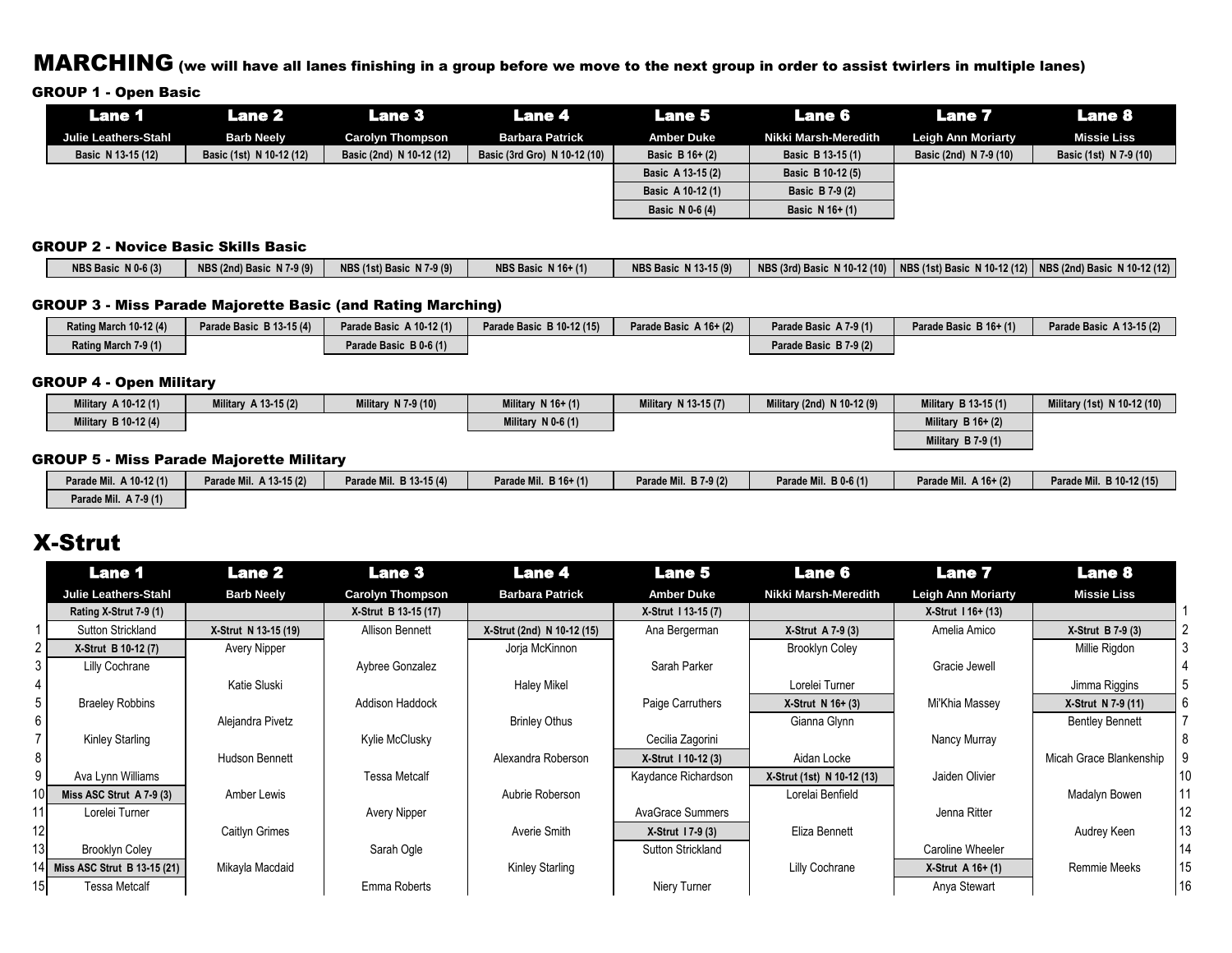## X-Strut (cont'd)

|    | <b>Lane 1</b>               | <b>Lane 2</b>                | <b>Lane 3</b>              | <b>Lane 4</b>                 | <b>Lane 5</b>                | <b>Lane 6</b>               | <b>Lane 7</b>             | <b>Lane 8</b>               |    |
|----|-----------------------------|------------------------------|----------------------------|-------------------------------|------------------------------|-----------------------------|---------------------------|-----------------------------|----|
|    | <b>Julie Leathers-Stahl</b> | <b>Barb Neely</b>            | <b>Carolyn Thompson</b>    | <b>Barbara Patrick</b>        | <b>Amber Duke</b>            | Nikki Marsh-Meredith        | <b>Leigh Ann Moriarty</b> | <b>Missie Liss</b>          |    |
|    |                             | Kaegan Roberts               |                            | <b>Riley Wilson</b>           | Miss ASC Strut $B$ 16+ (11)  | <b>Chloe Corley</b>         | Miss ASC Strut 110-12 (5) | Rylee Schreiber             | 17 |
|    | Sarah Parker                |                              | Madi Smith                 | Miss Twirl Strut A 7-9 (1)    | Kiersten Dinkins             |                             | Kaydance Richardson       | Miss ASC Strut B 10-12 (15) | 18 |
|    |                             | Abigail Stephens             | $X-S$ trut B 16+ (3)       | Lorelei Turner                |                              | Jayden Filosi               |                           | <b>Bailey Richards</b>      | 19 |
|    | Alejandra Pivetz            |                              | Amelia Braswell            | Miss Twirl Strut B 13-15 (15) | Gianna Glynn                 |                             | <b>AvaGrace Summers</b>   |                             |    |
| 20 |                             | Madalyn Swanson              |                            | Caitlyn Grimes                |                              | Lillie Griffin              |                           | Alexandra Roberson          |    |
| 21 | Katie Sluski                | $X-S$ trut N 0-6 (1)         | Kiersten Dinkins           |                               | Gracie Jewell                |                             | Ava Barnes                |                             |    |
|    |                             | Abigail Sanger               | Miss ASC Strut $A$ 16+ (1) | Amber Lewis                   |                              | <b>Carlee Grimes</b>        | Miss ASC Strut B 7-9 (9)  | Averie Smith                | 23 |
|    | Madi Smith                  | Miss ASC Strut A 13-15 (1)   | Meagann Goodridge          |                               | Caroline Wheeler             | Miss ASC Strut 113-15 (7)   | Audrey Keen               |                             | 24 |
|    |                             | Alexis DeLand                | Miss ASC Strut 17-9 (3)    | Mikayla Macdaid               |                              | Aybree Gonzalez             |                           | Kinley Starling             | 25 |
|    | Abigail Stephens            | Miss Twirl Strut 110-12 (3)  | Niery Turner               |                               | Amelia Amico                 |                             | Millie Rigdon             |                             | 26 |
|    |                             | Kaydance Richardson          |                            | Sarah Ogle                    |                              | Mercedes Perry              |                           | Ava Lynn Williams           |    |
|    | Kenzie Barber               |                              | Sutton Strickland          |                               | Amelia Braswell              |                             | Jimma Riggins             |                             | 28 |
|    |                             | Ava Barnes                   | Miss ASC Strut $116+ (7)$  | Emma Roberts                  | Miss Twirl Strut B 10-12 (3) | Cecilia Zagorini            |                           | Jayden Filosi               | 29 |
| 29 | <b>Madison Blankenship</b>  | Miss Twirl Strut A 16+ (1)   | Nancy Murray               |                               | <b>Braeley Robbins</b>       |                             | <b>Bentley Bennett</b>    |                             | 30 |
|    |                             | Meagann Goodridge            |                            | <b>Allison Bennett</b>        |                              | Ana Bergerman               |                           | <b>Haley Mikel</b>          | 31 |
| 31 | Madalyn Swanson             | Miss Twirl Strut $B$ 16+ (3) | Jenna Ritter               |                               | Carlee Grimes                | Miss Twirl Strut 113-15 (3) | Micah Grace Blankenship   |                             | 32 |
| 32 |                             | Aidan Locke                  |                            | Kenzie Barber                 | Miss Twirl Strut B 7-9 (3)   | Cecilia Zagorini            | Miss Twirl Strut 17-9 (3) | <b>Brinley Othus</b>        | 33 |
| 33 | Addison Haddock             |                              | Elizabeth Stoeber          |                               | Jimma Riggins                |                             | Niery Turner              | Miss Twirl Strut 116+(1)    | 34 |
| 34 |                             | Gracie Jewell                |                            | Madison Blankenship           |                              | Aybree Gonzalez             |                           | Nancy Murray                | 35 |
|    | Mikayla Macdaid             |                              | Mi'Khia Massey             |                               | <b>Remmie Meeks</b>          |                             | <b>Sutton Strickland</b>  |                             |    |

## Show Twirls/Rhythmic Twirls (with a few select groups)

|                 |                  | Lane 1               |    |                              | Lane 2                |
|-----------------|------------------|----------------------|----|------------------------------|-----------------------|
|                 |                  | Gianna Glynn         |    | <b>Rhythmic Twirl 16+</b>    | Nancy Murray          |
| 3               |                  | Erin Gonzalez        |    |                              | Anya Stewart          |
| 5               |                  | Meagann Goodridge    |    | Lg MS Dance Twirl            | Baker Cty MS          |
|                 | Show Twirl 16+   | Dayna Harris         |    | <b>Sm HS Dance Twirl</b>     | Baker Cty HS          |
| 9               |                  | Zoe Martin           | 10 | <b>Rhythmic Twirl 7-9</b>    | <b>Brooklyn Coley</b> |
| 11              |                  | Nancy Murray         | 12 |                              | Taylor Bryan          |
| 13 <sub>l</sub> |                  | Jaiden Olivier       | 14 |                              | Paige Carruthers      |
| 15 <sup>1</sup> |                  | Carlee Grimes        | 16 | Show Twirl 13-15             | Caitlyn Grimes        |
| 17              | Show Twirl 10-12 | <b>Brinley Othus</b> | 18 |                              | Jesalyn Jenkins       |
| 19              |                  | <b>Riley Wilson</b>  | 20 |                              | Emilie Sullivan       |
| 21              | Show Twirl 7-9   | Jimma Riggins        | 22 | Lg MS Halftime               | Baker Cty MS          |
| 231             |                  | Sutton Strickland    | 24 | <b>Sm Senior Dance Twirl</b> | (ATA) You will be fo  |

|                 |                                    | <b>Lane 1</b>        |    | Lane <sub>2</sub>            |                         |  |  |
|-----------------|------------------------------------|----------------------|----|------------------------------|-------------------------|--|--|
|                 |                                    | Gianna Glynn         |    | <b>Rhythmic Twirl 16+</b>    | Nancy Murray            |  |  |
| 3               |                                    | Erin Gonzalez        |    |                              | Anya Stewart            |  |  |
| 5               |                                    | Meagann Goodridge    |    | Lg MS Dance Twirl            | <b>Baker Cty MS</b>     |  |  |
|                 | Show Twirl 16+                     | Dayna Harris         |    | <b>Sm HS Dance Twirl</b>     | Baker Cty HS            |  |  |
| 9               |                                    | Zoe Martin           | 10 | <b>Rhythmic Twirl 7-9</b>    | <b>Brooklyn Coley</b>   |  |  |
| 11              |                                    | Nancy Murray         | 12 |                              | <b>Taylor Bryan</b>     |  |  |
| 13              |                                    | Jaiden Olivier       | 14 |                              | Paige Carruthers        |  |  |
| 15              |                                    | Carlee Grimes        | 16 | Show Twirl 13-15             | Caitlyn Grimes          |  |  |
| 17              | Show Twirl 10-12<br>Show Twirl 7-9 | <b>Brinley Othus</b> | 18 |                              | Jesalyn Jenkins         |  |  |
| 19 <sup>l</sup> |                                    | <b>Riley Wilson</b>  | 20 |                              | <b>Emilie Sullivan</b>  |  |  |
| 21              |                                    | Jimma Riggins        | 22 | Lg MS Halftime               | Baker Cty MS            |  |  |
| 23              |                                    | Sutton Strickland    | 24 | <b>Sm Senior Dance Twirl</b> | (ATA) You will be found |  |  |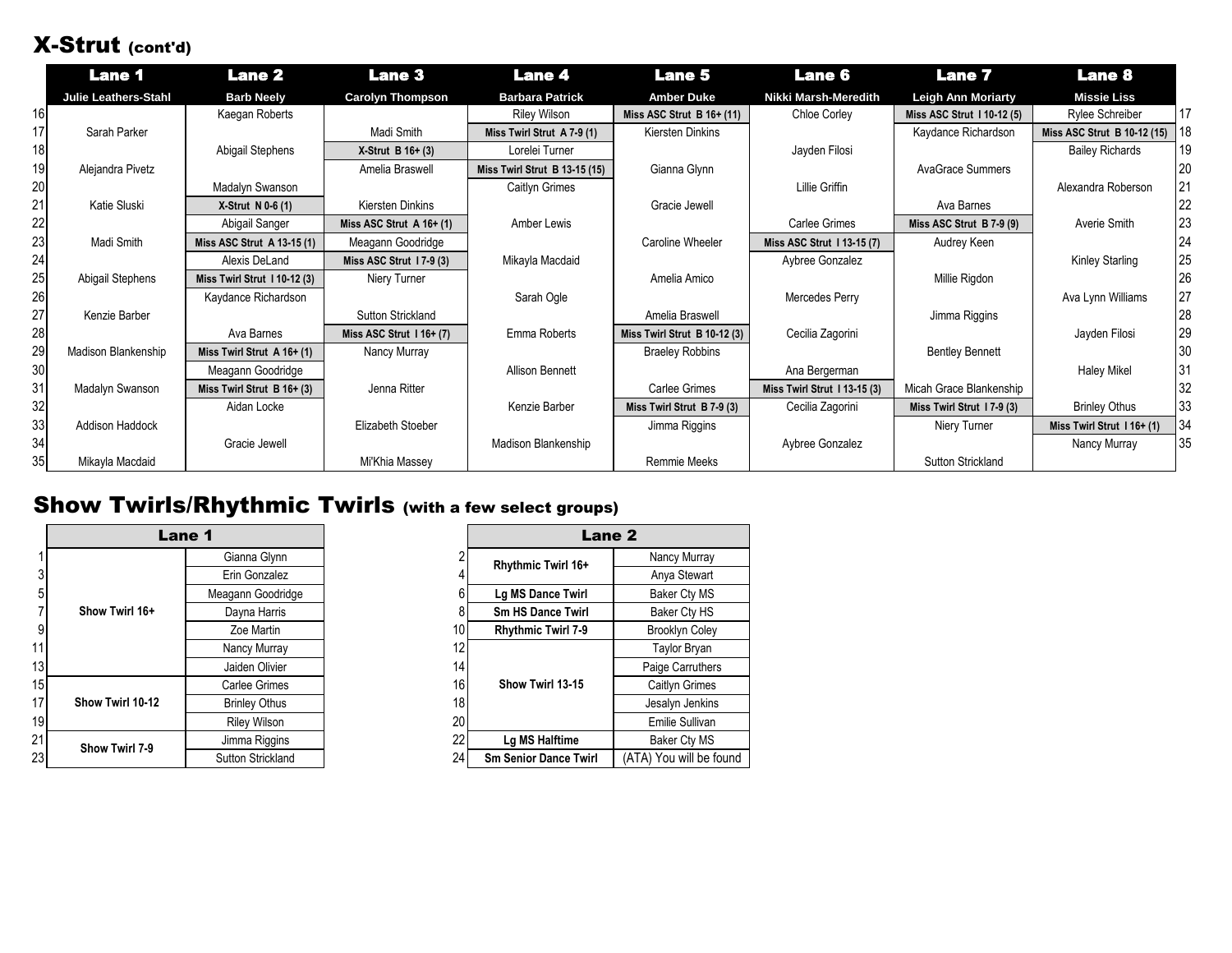# Sunday, March 13, 2022 - Florida All-Star Classic

Gym opens at 8:00am with set 1 starts at 9:00am

### Solo/2-Baton/3-Baton/Duet

|                | <b>Lane 1</b>               | <b>Lane 2</b>               | <b>Lane 3</b>               | <b>Lane 4</b>              | <b>Lane 5</b>             | <b>Lane 6</b>             | <b>Lane 7</b>               | <b>Lane 8</b>               |    |
|----------------|-----------------------------|-----------------------------|-----------------------------|----------------------------|---------------------------|---------------------------|-----------------------------|-----------------------------|----|
|                | <b>Julie Leathers-Stahl</b> | <b>Barb Neely</b>           | <b>Carolyn Thompson</b>     | <b>Barbara Patrick</b>     | <b>Amber Duke</b>         | Nikki Marsh-Meredith      | <b>Leigh Ann Moriarty</b>   | <b>Missie Liss</b>          |    |
|                | NBS (3rd) Solo N 10-12 (10) | Miss Twirl Solo B 7-9 (2)   | Miss ASC Solo A 13-15 (1)   | NBS Solo N 13-15 (9)       | NBS Solo N 0-6 (3)        | Miss Twirl Solo A 7-9 (1) | NBS (1st) Solo N 7-9 (9)    | Miss ASC Solo 110-12 (3)    |    |
| -1             | Alexandra Roberson          | Remmie Meeks                | Alexis DeLand               | <b>Hudson Bennett</b>      | <b>Ansley Hare</b>        | Lorelei Turner            | Micah Grace Blankenship     | Ava Barnes                  |    |
| $\overline{c}$ | Aubrie Roberson             | Jimma Riggins               | Miss Twirl Solo 17-9 (2)    | Hailey Johnson             | Addilyn Reid              | Miss ASC Solo B 7-9 (5)   | Scarlett Blume              | Kaydance Richardson         |    |
| 3              | Shaylin Shumate             | Miss ASC Solo $A$ 16+ (1)   | <b>Sutton Strickland</b>    | Ashley Krebs               | Abigail Sanger            | <b>Bentley Bennett</b>    | Madalyn Bowen               | <b>AvaGrace Summers</b>     |    |
| 4              | Lauren Simple               | Meagann Goodridge           | Niery Turner                | Mikayla Macdaid            | NBS Solo N 16+ (1)        | Audrey Keen               | <b>Kately Crews</b>         | Miss ASC Solo B 13-15 (11)  |    |
| 5              | Averie Smith                | NBS (2nd) Solo N 10-12 (12) | NBS (1st) Solo N 10-12 (12) | <b>Avery Nipper</b>        | Gianna Glynn              | Millie Rigdon             | <b>Brynn Dillon</b>         | Kenzie Barber               |    |
| 6              | <b>Kinley Starling</b>      | Callie Holland              | Kenadee Altman              | Alejandra Pivetz           | Miss ASC Solo 17-9 (2)    | Jimma Riggins             | <b>Berkley Dunbar</b>       | Madison Blankenship         | 6  |
| 7              | Kendall Thompson            | Makyla Hyatt                | Jocelyn Anderson            | Kaegan Roberts             | <b>Sutton Strickland</b>  | Micah Grace Blankenship   | Brooklyn Henderson          | Addison Haddock             | 7  |
| 8              | Senaiyah Torres             | Jorja McKinnon              | Mylie Barton                | Caitliin Scroggs           | Niery Turner              | Miss Twirl Solo B 16+ (2) | Allie Hodges                | Mikayla Macdaid             | 8  |
| 9              | Kenslee Vickers             | Sophie McMenamin            | <b>Rylie Barton</b>         | Cameryn Swindell           | Miss ASC Solo B 10-12 (8) | Gracie Jewell             | Audrey Keen                 | <b>Tessa Metcalf</b>        | 9  |
| 10             | <b>Addison Waller</b>       | Aubree Nassar               | Eliza Bennett               | Miss ASC Solo $116+ (4)$   | Jayden Filosi             | Aidan Locke               | Miss ASC Solo 113-15 (4)    | Sarah Parker                | 10 |
| 11             | Miss ASC Solo $B$ 16+ (6)   | Braelynn O'Connell          | <b>Brooke Boisclaire</b>    | Mi'Khia Massey             | <b>Haley Mikel</b>        | NBS (2nd) Solo N 7-9 (9)  | Ana Bergerman               | Alejandra Pivetz            | 11 |
| 12             | Amelia Amico                | Erica Payne                 | Lilly Cochrane              | Nancy Murray               | <b>Brinley Othus</b>      | Raegan Mallory            | Aybree Gonzalez             | Katie Sluski                | 12 |
| 13             | Amelia Braswell             | <b>Emily Perez</b>          | Chloe Corley                | Jenna Ritter               | <b>Bailey Richards</b>    | <b>Ryleigh Mallory</b>    | Mercedes Perry              | Madi Smith                  | 13 |
| 14             | Kiersten Dinkins            | Bella Pezzanite             | Ashlyn Crosby               | Elizabeth Stoeber          | Alexandra Roberson        | <b>Remmie Meeks</b>       | Cecilia Zagorini            | Abigail Stephens            | 14 |
| 15             | Gianna Glynn                | <b>Harper Richey</b>        | Chloe Crosby                | Miss Twirl Solo 110-12 (2) | Averie Smith              | Charlotte Mulligan        | Miss Twirl Solo B 13-15 (8) | Madalyn Swanson             | 15 |
| 16             | Gracie Jewell               | Makenna Richey              | Jayden Filosi               | Ava Barnes                 | <b>Kinley Starling</b>    | Rylee Schreiber           | Kenzie Barber               | Miss Twirl Solo B 10-12 (2) | 16 |
| 17             | Caroline Wheeler            | <b>Tenley Richey</b>        | Lillian Hodges              | Kaydance Richardson        | Ava Lynn Williams         | Madalyn Stevens           | <b>Allison Bennett</b>      | Carlee Grimes               | 17 |
| 18             | Solo (2nd) N 10-12 (12)     | Solo (1st) N 10-12 (12)     | Miss ASC Solo A 7-9 (2)     | Miss Twirl Solo 113-15 (2) | Miss Twirl Solo 116+ (1)  | <b>Trinity Sweat</b>      | Madison Blankenship         | <b>Braeley Robbins</b>      | 18 |
| 19             | Callie Holland              | Kenadee Altman              | <b>Brooklyn Coley</b>       | Aybree Gonzalez            | Nancy Murray              | Callie Tempest            | <b>Caitlyn Grimes</b>       | Miss Twirl Solo A 16+ (1)   | 19 |
| 20             | Makyla Hyatt                | Jocelyn Anderson            | Lorelei Turner              | Cecilia Zagorini           | Solo (1st) N 7-9 (11)     | Amy Tomassian             | Amber Lewis                 | Meagann Goodridge           | 20 |
| 21             | Lillian Hodges              | Mylie Barton                | Solo (1st) B 13-15 (11)     | Solo (3rd) N 10-12 (11)    | Sadie Adams               | Solo B 10-12 (10)         | Mikayla Macdaid             | 1st Solo 7-9 (6)            | 21 |
| 22             | Jorja McKinnon              | Rylie Barton                | Kenzie Barber               | Alexandra Roberson         | Sofie Adams               | Lorelai Benfield          | Sarah Ogle                  | <b>Kately Crews</b>         | 22 |
| 23             | Sophie McMenamin            | Eliza Bennett               | <b>Allison Bennett</b>      | Aubrie Roberson            | Makenzie Barry            | Lilly Cochrane            | Emma Roberts                | <b>Berkley Dunbar</b>       | 23 |
| 24             | Aubree Nassar               | <b>Brooke Boisclaire</b>    | Madison Blankenship         | Shaylin Shumate            | Micah Grace Blankenship   | <b>Ashley Combee</b>      | Solo (2nd) N 7-9 (10)       | Allie Hodges                | 24 |
| 25             | Braelynn O'Connell          | <b>Chloe Corley</b>         | Lyndee Griffis              | Lauren Simple              | <b>Scarlett Blume</b>     | Lillie Griffin            | Audrey Keen                 | Madalyn Stevens             | 25 |
| 26             | Erica Payne                 | Ashlyn Crosby               | Caitlyn Grimes              | Averie Smith               | Madalyn Bowen             | Callie Holland            | Raegan Mallory              | Callie Tempest              | 26 |
| 27             | <b>Bella Pezzanite</b>      | Lilly Cochrane              | <b>Addison Haddock</b>      | Kinley Starling            | <b>Kately Crews</b>       | <b>Haley Mikel</b>        | <b>Ryleigh Mallory</b>      | Makenzie Barry              | 27 |
| 28             | Harper Richey               | Chloe Crosby                | Mikayla Macdaid             | Alison Theroux             | <b>Brynn Dillon</b>       | <b>Brinley Othus</b>      | Remmie Meeks                | Solo (2nd) B 13-15 (10)     | 28 |
| 29             | Makenna Richey              | Jayden Filosi               | Marissa Hart                | Kendall Thompson           | <b>Berkley Dunbar</b>     | <b>Bailey Richards</b>    | Charlotte Mulligan          | Sarah Ogle                  | 29 |
| 30             | <b>Tenley Richey</b>        | <b>Carlee Grimes</b>        | Amber Lewis                 | Kenslee Vickers            | Brooklyn Henderson        | <b>Braeley Robbins</b>    | <b>Rylee Schreiber</b>      | Sarah Parker                | 30 |
| 31             | Solo (2nd) N 13-15 (10)     | Solo 110-12 (2)             | Kylie McClusky              | <b>Riley Wilson</b>        | Allie Hodges              | Ava Lynn Williams         | Madalyn Stevens             | Emma Roberts                | 31 |
| 32             | Mikayla Macdaid             | Kaydance Richardson         | <b>Tessa Metcalf</b>        | <b>Addison Waller</b>      | Rating Solo 10-12 (9)     | Rating Solo 7-9 (3)       | <b>Trinity Sweat</b>        | Summer Shaw                 | 32 |
| 33             | Avery Nipper                | <b>AvaGrace Summers</b>     | 1st Solo 13-15 (2)          | Solo B $16+ (8)$           | Kenadee Altman            | Makenzie Barry            | Callie Tempest              | Katie Sluski                | 33 |
| 34             | Alejandra Pivetz            | Solo (1st) N 13-15 (9)      | Leah Girdwood               | Amelia Amico               | <b>Brooke Boisclaire</b>  | Scarlett Blume            | Amy Tomassian               | Madi Smith                  | 34 |
| 35             | Kaegan Roberts              | Gabriella Barnes            | <b>Ivy Golden</b>           | Amelia Braswell            | <b>Chloe Crosby</b>       | <b>Sutton Strickland</b>  | Solo 113-15 (5)             | Abigail Stephens            | 35 |
| 36             | Caitliin Scroggs            | <b>Hudson Bennett</b>       | Solo N 0-6 (3)              | Kiersten Dinkins           | Makyla Hyatt              | 1st Solo 10-12 (11)       | Ana Bergerman               | Madalyn Swanson             | 36 |
| 37             | Summer Shaw                 | Kalena Cope                 | Ansley Hare                 | Analyz Dominguez           | Braelynn O'Connell        | Kenadee Altman            | <b>Taylor Bryan</b>         | Cameryn Swindell            | 37 |